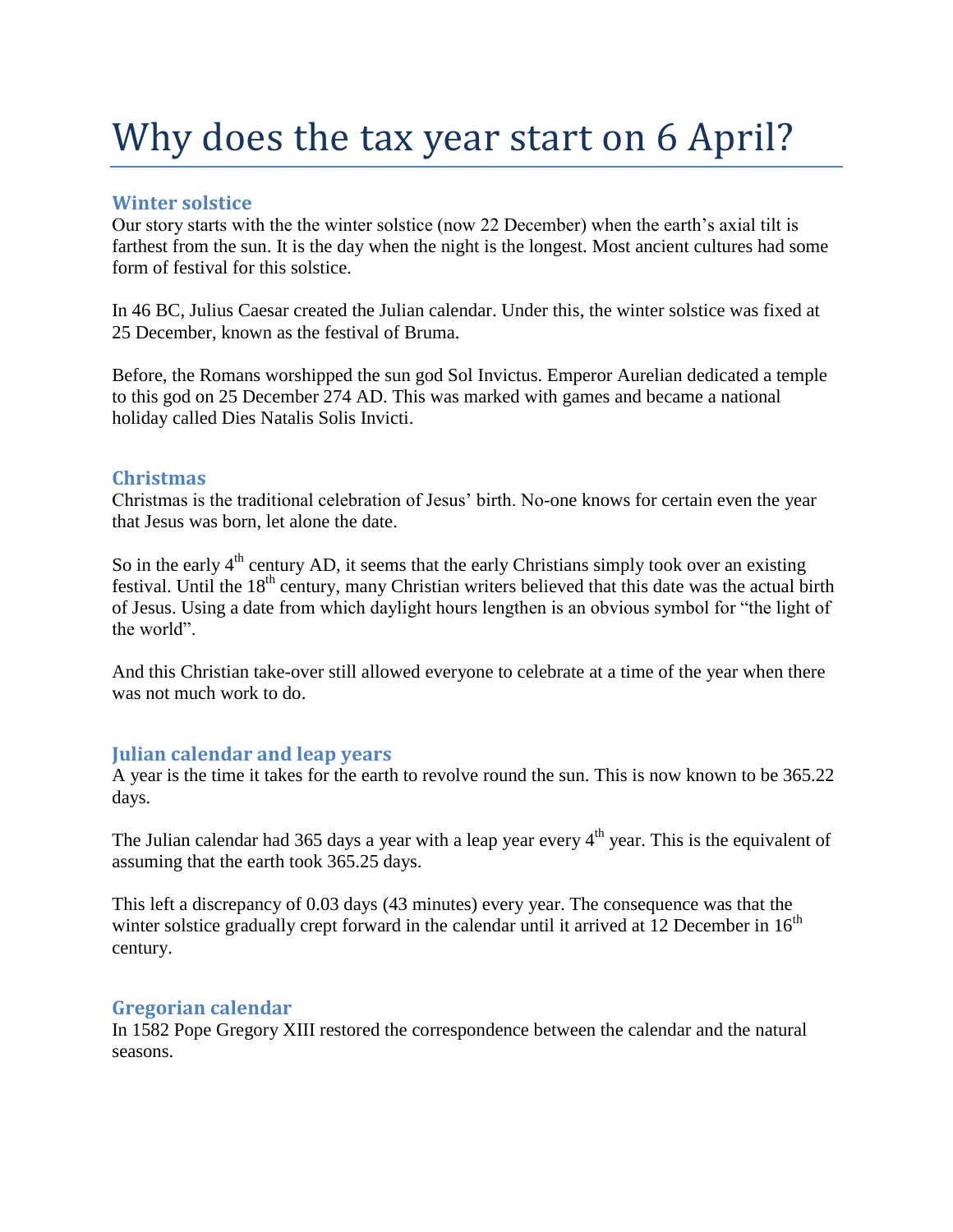He annulled the accumulated ten days of error that had arisen between the  $4<sup>th</sup>$  and  $16<sup>th</sup>$  centuries, but not the three days between the  $1<sup>st</sup>$  century BC and the  $4<sup>th</sup>$  century AD. The result is that the winter solstice was and is celebrated on 22 December, while Christmas remains on 25 December.

However it took may decades before his calendar was generally adopted.

# **Lady Day**

As Christmas celebrates the birth of Jesus, nine months earlier on 25 March celebrates his conception.

This is the festival known as the annunciation of the Virgin Mary, or Our Lady's Day. This became Lady Day.

With Christmas in December, Midsummer Day in June and Michaelmas in September, these became the four traditional quarter days still in use today for such purposes as payment of rent.

Under the ecclesiastical calendar in use until 1752, the year started on Lady Day.

This date falls between the traditional periods of ploughing and sowing, and so was a convenient quiet time for negotiation of farm tenancies which then usually lasted for one year at a time.

Lady Day also corresponds to the Spring Equinox when days and nights are of equal length. Many cultures have regarded this as a reason for starting their calendars.

As an aside, the Swedish for "Our Lady" is Vår Fru. It became a tradition to eat waffles on this day. Vår Fru drifted into Våffel and was then Anglicised as "waffle", which seems an appropriate point to mention in an article about tax law.

# **Calendar Act**

Britain switched to the more correct Gregorian calendar in 1752 under provisions of the Calendar (New Style) Act 1750 s6 which remains law to this day.

This required 11 days to be eliminated. Thus 2 September 1752 was followed by 14 September 1752. This led to street protests as workers were still paid weekly but were expected to pay a month's rent with no compensation for the lost 11 days.

It also changed the rules on leap years, so that every  $100<sup>th</sup>$  year was not a leap year, except that every 400<sup>th</sup> year was a leap year. This correlates more accurately to 365.22 days.

The calendar also adopted 1 January as the first day of the year.